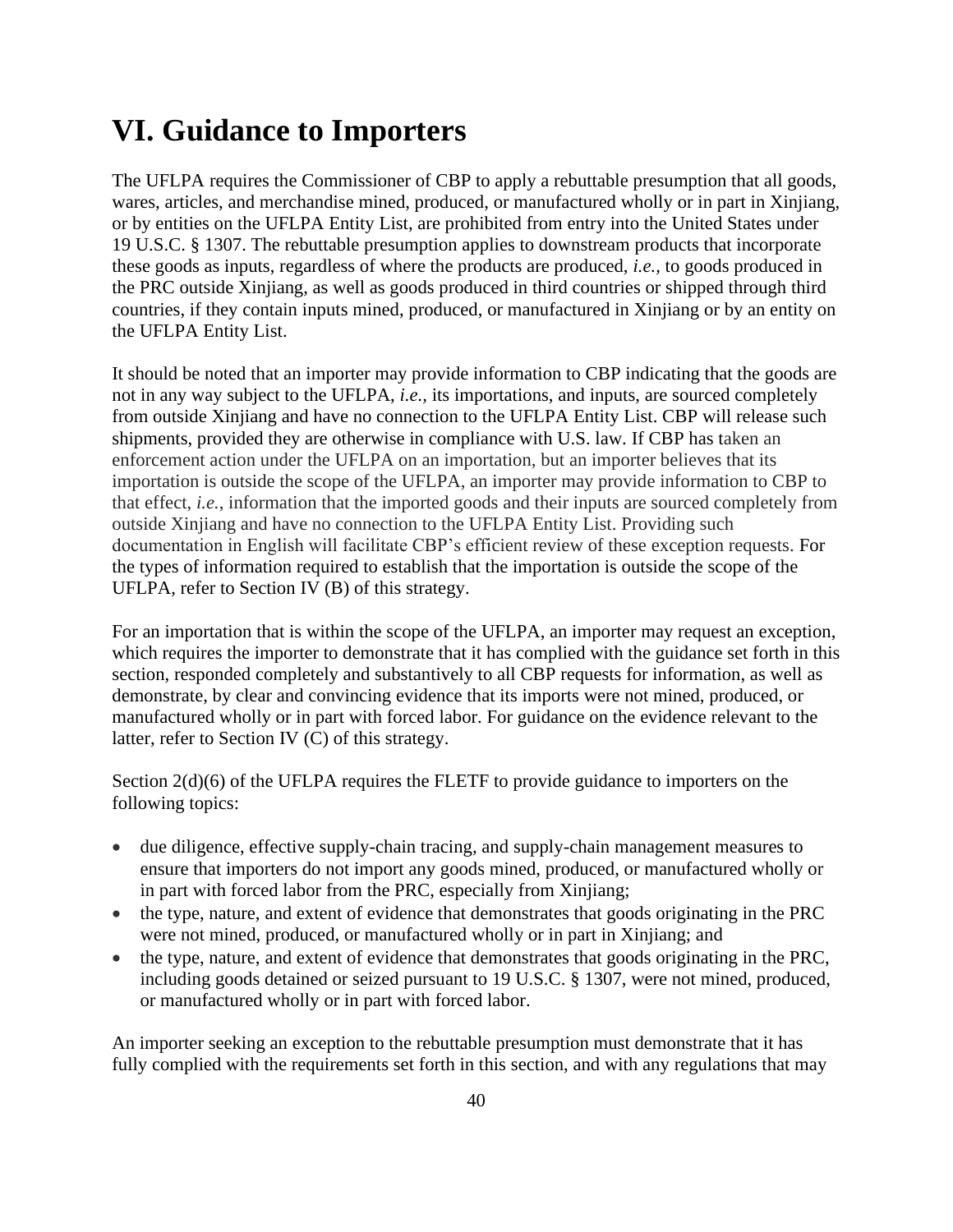be issued in the future by CBP to implement this section. Barriers to performing due diligence, to supply-chain tracing, and supply-chain management, and to obtaining evidence to demonstrate that goods were not made wholly or in part in Xinjiang or by an entity on the UFLPA Entity List, may make it difficult for importers to fully comply with this guidance. Such barriers may prevent an importer from qualifying for an exception to the rebuttable presumption. Goods that do not qualify for an exception are subject to exclusion, or seizure and forfeiture.

In addition, the UFLPA requires that an importer seeking an exception to the rebuttable presumption must completely and substantively respond to all CBP requests for information to ascertain whether the goods were made wholly or in part with forced labor. CBP must also determine that there is clear and convincing evidence that the goods, wares, articles, or merchandise at issue were not mined, produced, or manufactured wholly or in part by forced labor. Importers may identify additional shipments that have identical supply chains to those that have been reviewed previously and determined to be admissible by CBP, to facilitate the faster release of identical shipments.

To facilitate implementation of the rebuttable presumption, CBP has also provided complementary guidance that is operational in nature, and which is available on CBP's UFLPA website.<sup>120</sup>

Shipments imported prior to June 21 will be adjudicated through the WRO/Findings process. Shipments imported on or after June 21 that are subject to the UFLPA, which previously would have been subject to a Xinjiang WRO, will be processed under UFLPA procedures, and detained, excluded, or seized.

# **A. Due diligence, effective supply chain tracing, and supply chain management measures to ensure that importers do not import any goods mined, produced, or manufactured wholly or in part with forced labor from the People's Republic of China, especially from Xinjiang**

### *Due Diligence*

To overcome the rebuttable presumption, importers must conduct due diligence to ensure they do not import any goods mined, produced, or manufactured wholly or in part with forced labor. For the purposes of this guidance, due diligence includes assessing, preventing, and mitigating forced labor risk in the production of goods imported into the United States.

DOL's *Comply Chain*<sup>121</sup> lays out in detail the ways in which an importer may demonstrate due diligence by developing a due diligence system. While systems may vary from industry to industry, an effective due diligence system in any industry may include the following elements:

• Engage stakeholders and partners

<sup>120</sup> *Uyghur Forced Labor Prevention Act*, U.S. Customs and Border Protection, https://www.cbp.gov/trade/forcedlabor/UFLPA (last visited May 19, 2022).

<sup>&</sup>lt;sup>121</sup> *Comply Chain*, U.S. Department of Labor, https://www.dol.gov/ilab/complychain/ (last visited May 19, 2022).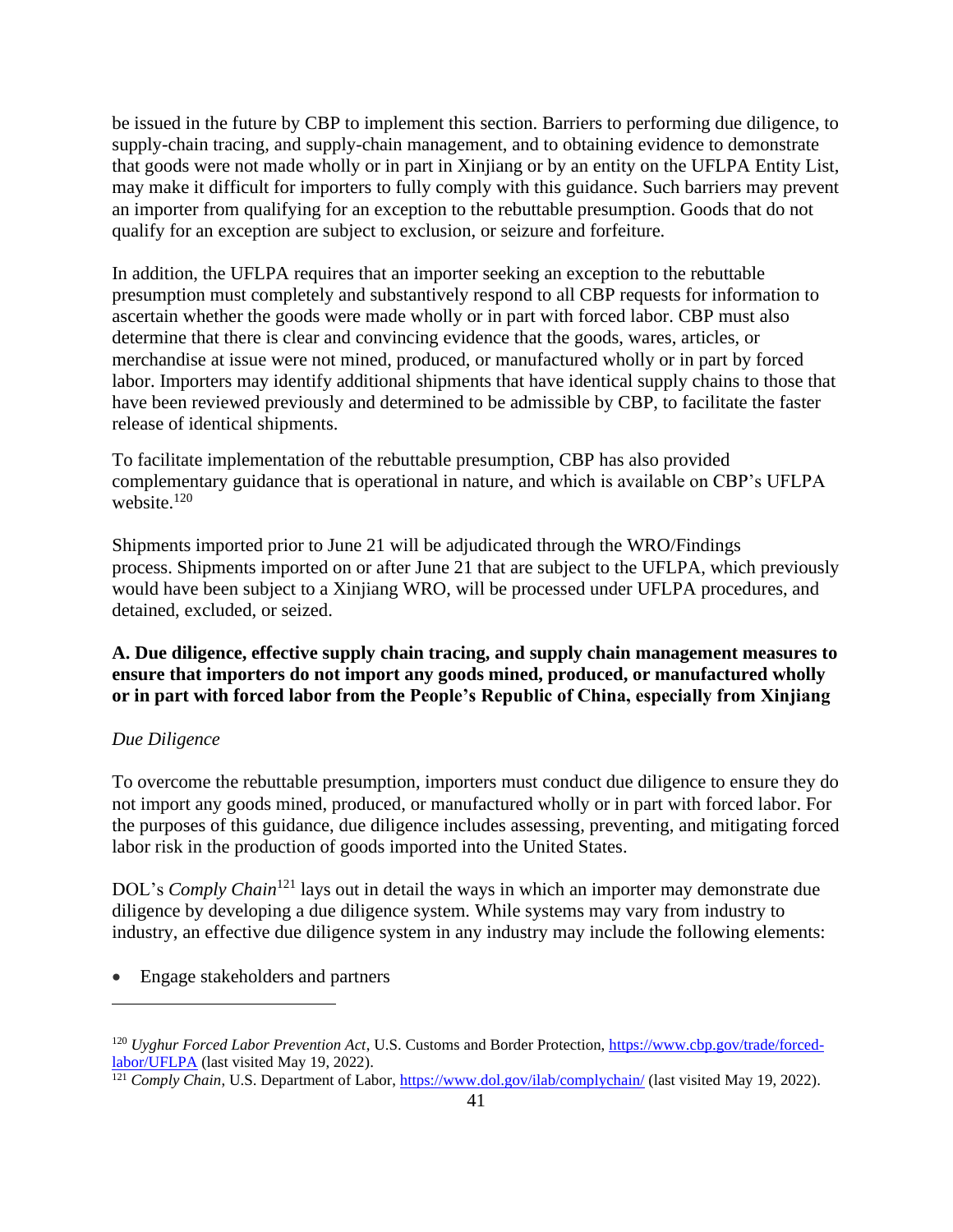- Assess risks and impacts
- Develop a code of conduct
- Communicate and train across supply chain
- Monitor compliance
- Remediate violations
- Independent review
- Report performance and engagement

Importers may refer to DOL's *Comply Chain* for more information on the elements of an effective due diligence system. The following information summarizes these elements.

1) Engage stakeholders and partners

Due diligence includes identifying and engaging with stakeholders. Stakeholders may include individuals and communities affected by the operations and practices of a business, including those who work for suppliers throughout the supply chain.

Importers must engage with suppliers involved directly in the production of goods that will be imported into the United States and either work through those suppliers to engage, or engage directly, with producers of raw materials and components used in the imported goods to assess and address forced labor risk.

Sufficient due diligence may not be possible with regard to goods made in Xinjiang or made using the labor of workers from PRC-labor schemes if barriers prevent safe and secure engagement with the workers.

2) Assess risks and impacts

Forced labor risk assessments identify those places in supply chains where goods or materials are at risk of being made wholly or in part with forced labor.<sup>122</sup> To conduct a forced labor risk assessment, importers must map supply chains for their imported goods and then identify steps at risk of using forced labor.

In making a forced labor risk assessment, factors to consider include, but are not limited to:

- Origin of imported goods and any raw materials or components in the imported good;
- Transactions among entities along the supply chain tied to the specific imported goods;
- Locations and identities of entities in the supply chain;

<sup>122</sup> *ILO Indicators of Forced Labour*, *supra* note 87. The ILO has developed 11 forced labor indicators to identify the most common signs that point to the possible existence of forced labor. With respect to PRC's forced-labor schemes (including transfer of workers from Xinjiang), the most common ILO indicators of forced labor are: intimidation and threats; exploitation of a position of dependency and vulnerability; restriction on freedom of movement; isolation; abusive working and living conditions; and excessive hours, as described in Section II.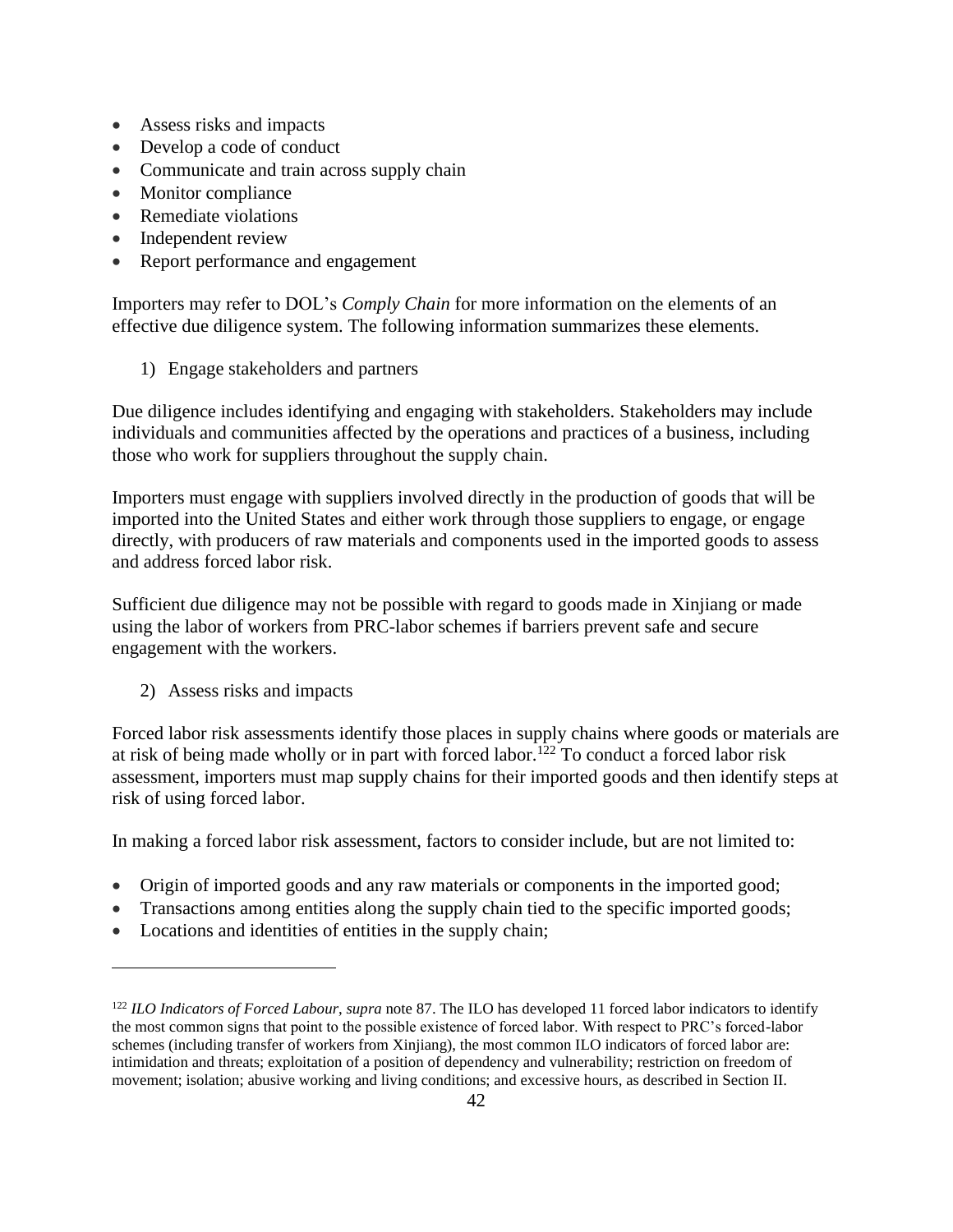- Business relationships among entities in the supply chain;
- Use of publicly available datasets to estimate probability that raw materials or components originated in Xinjiang (when there are indications that raw materials or components do not originate from the stated location, such as inputs from countries that are known to lack production capacity that matches its output volume, additional due diligence is needed); and
- Indications that a supplier at any tier of the supply chain is using detainee or ex-detainee labor or is receiving workers from Xinjiang through PRC government-labor programs. For examples, see Strategy Section II.
	- 3) Develop a code of conduct

A written code of conduct or equivalent statement of supply-chain standards that provides a framework for addressing the risk of forced labor in supply chains is an important element of due diligence. For supply chains that touch Xinjiang or involve entities that use labor transferred from Xinjiang under PRC-labor programs, the code of conduct must specifically forbid the use of forced labor and address the risk of use of PRC government-labor schemes, such as pairing assistance, poverty alleviation, or other labor transfer programs.

The importer should incorporate its code of conduct into its supplier contracts, including specification of all activities that a supplier is required to undertake as part of the importer's due diligence system, such as allowing auditors and verification organizations necessary access to facilities. In addition, if the importer plans to rely on direct suppliers to ensure its upstream suppliers implement standards consistent with the importer's code of conduct, the contract with the direct supplier should require the direct supplier to ensure that upstream suppliers train employees on detecting forced labor; conduct self-audits or obtain independent audits, including on recruitment of workers and use of PRC government-labor programs; implement corrective action plans; track and report on its performance of the contract's requirements; and require and monitor subcontractor adherence to the code of conduct.

4) Communicate and train across supply chain

Importers must provide training to their employees or agents responsible for selecting suppliers, including on risks of forced labor identified by the risk assessments, the prohibition on importation of goods produced by forced labor into the United States, the presumption that goods made in Xinjiang or by companies on the UFLPA Entity List are made using forced labor, risks of suppliers being included on future additions to the UFLPA Entity List, and the importer's code of conduct. Importers' employee and agent training should integrate efforts to eliminate forced labor risk into the supplier selection and contracting process.

Communicating the standards included in the code of conduct to agents (if applicable); suppliers at all tiers of the supply chain; labor brokers, recruiters, and employment agencies (if applicable); workers and trade unions; and communities and civil society groups is also an important element of a due diligence system. Importers should provide a thorough and comprehensive overview of coercive recruitment through PRC poverty alleviation, pairing assistance, and other labor transfer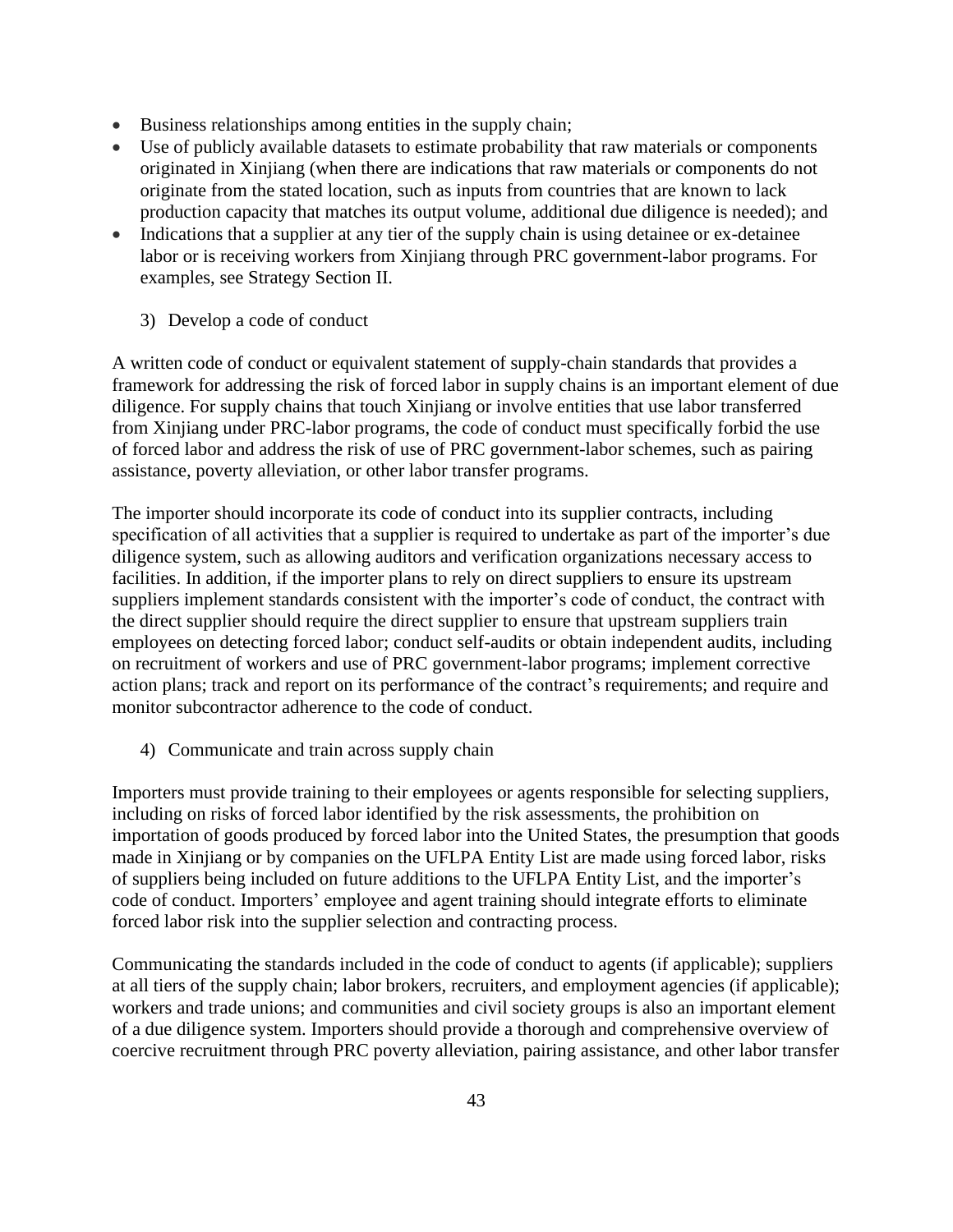programs; what to expect from an audit or verification process; and opportunities for worker input including grievance mechanisms.

5) Monitor compliance

Importers should monitor supplier compliance with their code of conduct, particularly for those suppliers and subcontractors in Xinjiang or on the UFLPA Entity List. This may be accomplished by conducting credible audits or through processes that go beyond traditional auditing and may involve the use of technology or partnerships with civil society.

A credible audit includes the following core elements: (1) unannounced arrival at the worksite and at a time when the workforce, especially workers at risk of forced labor, are likely to be present; (2) examination of ILO indicators of forced labor, in particular those described in Section II; (3) worker, management, and labor broker or recruiter interviews completed in the interviewee's native language and free of employer or government intimidation; (4) unrestricted access to the worksite and any associated locations, such as cafeterias and dormitories, to observe conditions; and (5) review of documents and other information to provide additional proof of compliance and to identify or corroborate discrepancies in the information and observations of the worksite and associated facilities. Because coercion often occurs at the recruitment stage, a credible audit should include documentation of the supplier's involvement with PRC-labor transfer programs, receipt of workers from Xinjiang, and measures to ensure voluntary participation by all workers in the supply chain.<sup>123</sup>

As discussed in the updated *Xinjiang Supply Chain Business Advisory*<sup>124</sup> (issued in July 2021), audits, including third-party audits, are not alone sufficient to demonstrate due diligence and may not be a credible source of information for indicators of forced labor in Xinjiang. It is difficult to conduct a credible audit in Xinjiang (or of the use of ethnic and religious minority workers transferred from Xinjiang) due to the extent in which forced labor has been integrated into the regional economy, the restrictions on access to Xinjiang, the commingling of involuntary labor with voluntary labor, the inability of witnesses to speak freely about working conditions given government surveillance and coercion, and the incentives of government officials and entities doing business in the PRC to conceal government-sponsored forced labor. These due diligence barriers do not relieve importers seeking an exception to the rebuttable presumption of the statutory requirement to comply with this guidance. See Strategy Section VI (C) for information on credible audits and other evidence that demonstrates that goods originating in the PRC were not mined, produced, or manufactured wholly or in part with forced labor.

 $123$  Even where companies are not directly involved in the coercion, the PRC government may be providing workers who were recruited through coercion by threat of detention. Entities receiving ethnic and religious minority workers from Xinjiang through the labor transfer program may also be involved in creating coercive conditions at the entity itself, including limiting freedom of movement, pervasive surveillance, or failure to pay workers directly. Where there are multiple indicators of forced labor, all indicators must be addressed.

<sup>124</sup> *Xinjiang Supply Chain Business Advisory*, *supra* note 8.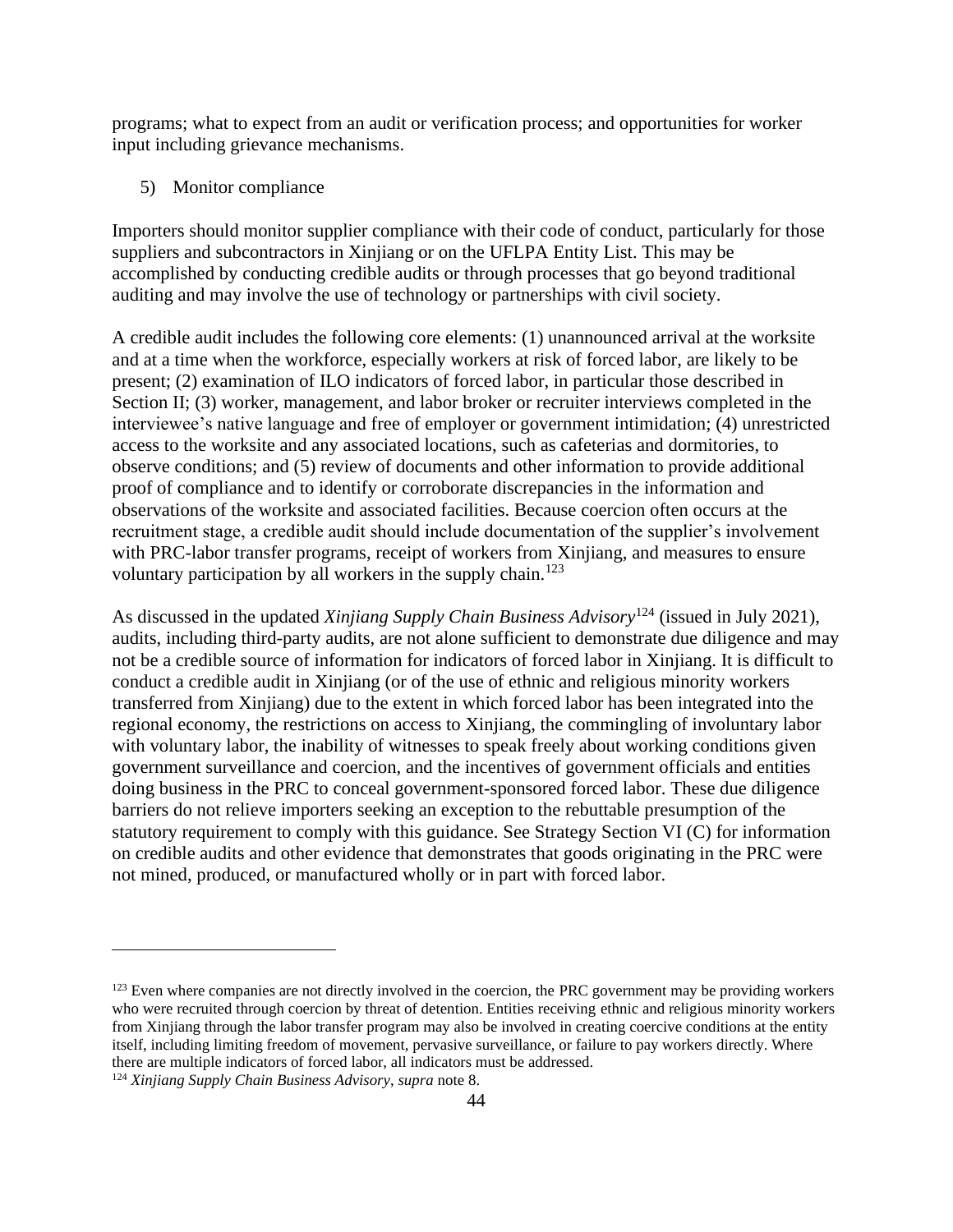### 6) Remediate violations

If forced labor indicators (see Strategy Section II) are identified, thus signifying the presence of forced labor in the supply chain, all importations of goods made prior to remediation are prohibited from entry into the United States. In order to import goods made by that supplier, the importer must demonstrate that it has fully remediated all such indicators of forced labor. Any imported goods that were produced prior to full remediation are prohibited. The importer must therefore develop a corrective action plan if it intends to continue sourcing inputs from the supplier. The corrective action plan must specifically address all indicators of forced labor.

Some abuses, including PRC-sponsored forced labor, may be impossible to fully remediate. Similarly, it may not be possible to require additional monitoring or transparency due to the PRC laws or policies. Corrective action in such cases may be limited to terminating the relationship with the supplier. When ending a business relationship, it is also recommended that the importer mitigate impacts on the workers, where possible, such as by communicating and engaging with the supplier and workers on the decision and timeline for disengagement.<sup>125</sup>

7) Independent review

Independent third-party verification can demonstrate the implementation and effectiveness of an importer's due diligence system and is part of due diligence. Importers should periodically assess performance of their due diligence and evaluate the effectiveness of system components for ensuring that the supply chain is free of forced labor.

8) Report performance and engagement

An importer is encouraged to provide regular and timely public reporting on its due diligence system, including the auditing and verification processes. Such reporting may take many forms, such as a formal annual report or periodic web-based updates. Such reporting does not entail the disclosure of business proprietary information or other confidential data.

### *Effective Supply-Chain Tracing*

Effective supply-chain tracing is a critical first step of due diligence. Importers must know their suppliers and labor sources at all levels of the supply chain.

The first step in conducting supply-chain tracing is "mapping" the entire supply chain, up to and including suppliers of raw materials used in the production of the imported good or material. Mapping is an exercise by which a company or a third-party collects information on the suppliers

 $125$  Failure to terminate the relationship with the supplier or take other appropriate remedial action could expose an importer to potential criminal liability if the importer continues to benefit, financially or by receiving anything of value, from participating in a venture engaged in forced labor, while knowing of or recklessly disregarding the forced labor. *See* 18 U.S.C. § 1589(b).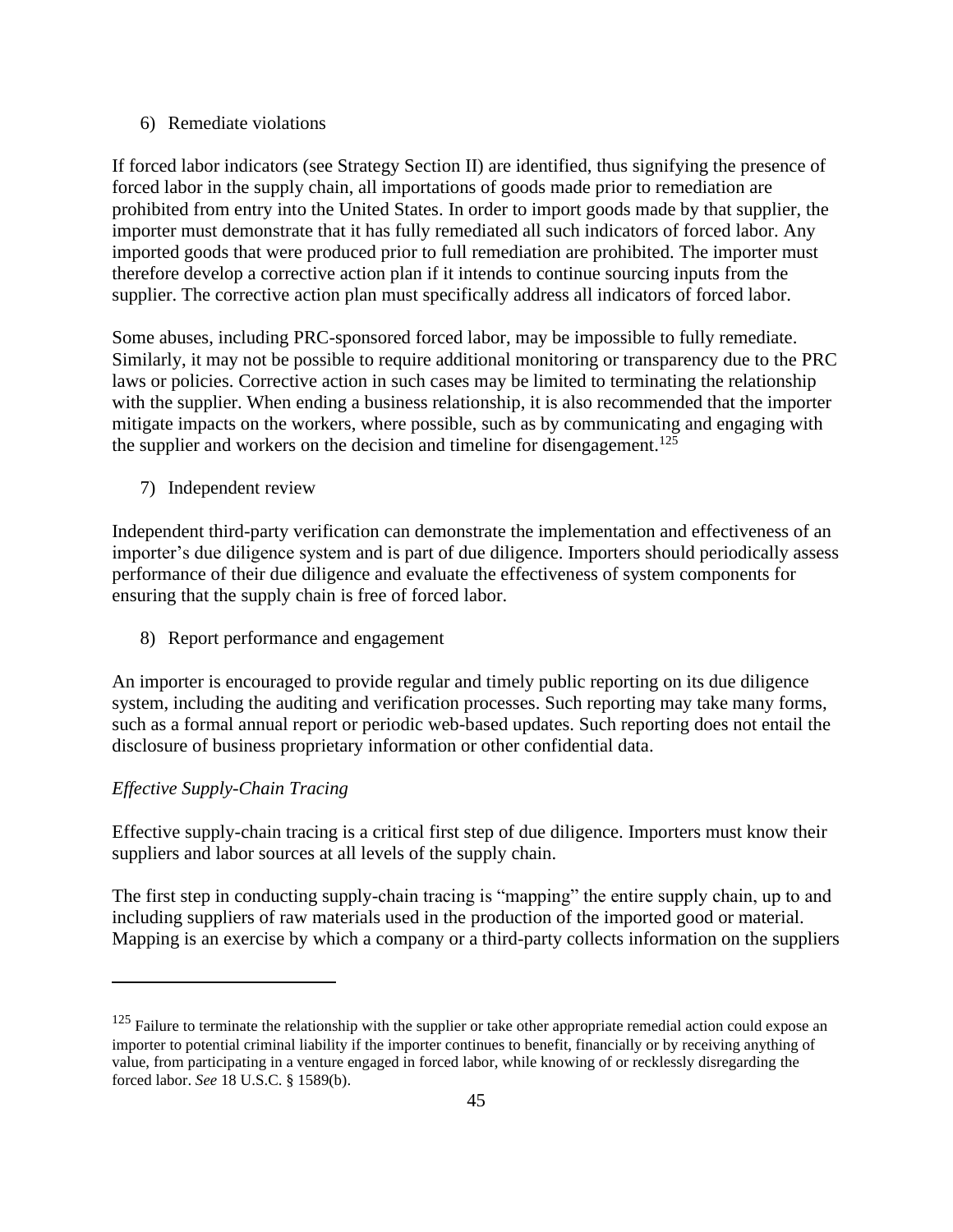throughout the supply chain. It should also allow the importer to identify who is doing the work at each step in the process and the conditions under which the work is being done. The more comprehensively an importer can map its supply chains, the more accurately it can identify those places along the chain with the greatest risks of forced labor.

Beyond mapping, supply-chain tracing is the ability to demonstrate chain of custody of goods and materials from the beginning of the supply chain to the buyer of the finished product. Some established methods for supply-chain tracing include identity preservation and segregation. Identity preservation requires each product input to be packaged, processed, and traced separately from other product inputs or modifications throughout the supply chain. Most importantly, it does not allow any commingling of product inputs at any point in the supply chain. Alternative approaches such as segregation permit commingling of inputs, provided that each batch to be commingled is fully traced and documented to be free of forced labor prior to mixing. Segregated products must be kept separate from other products that cannot be identified as free of forced labor both physically and in documentation.

Importers should be aware that if their importations involve inputs from factories that source materials both from within Xinjiang and outside of Xinjiang, they risk having their importations subject to detention, as it may be harder to verify that the supply chain for imports to the U.S. is using only non-Xinjiang materials that have not been replaced by or commingled with Xinjiang materials at any point in the manufacturing process.

#### *Supply-Chain Management Measures*

Supply-chain management measures are also part of due diligence; they are measures taken to prevent and mitigate identified risks of forced labor.<sup>126</sup> Effective supply-chain management measures include having a process to vet potential suppliers for forced labor prior to entering a contract with them; requiring that supplier contracts necessitate corrective action by the supplier if forced labor is identified in the supply chain; and outlining the consequences if corrective action is not taken, such as termination of the contractual relationship. Effective supply-chain management also includes having access to documentation, personnel, and workers for verification of the absence of forced labor indicators, including at the recruitment stage.

Importers should have an information system to manage supply-chain management data, including all mapping and risk and impact assessment information, which should be entered into this system and updated on a regular basis. Importers should be able to demonstrate how risk and impact assessment information is used to inform forced labor risk prevention and mitigation.

 $126$  Failure to take appropriate remedial action could expose an importer to potential criminal liability if the importer continues to benefit, financially or by receiving anything of value, from participating in a venture engaged in forced labor, while knowing of or recklessly disregarding the forced labor. *See* 18 U.S.C. § 1589(b).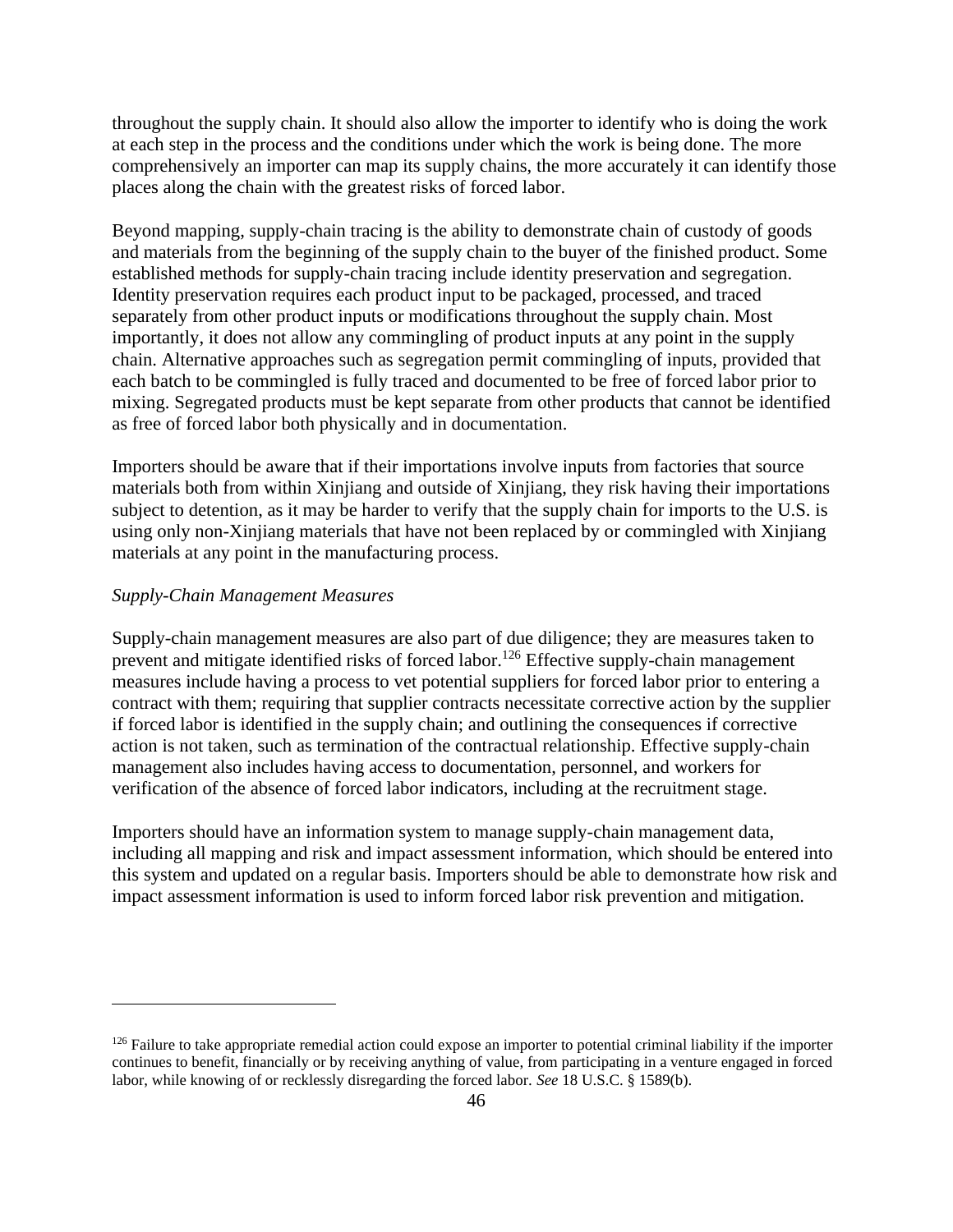Importers may leverage U.S. government and NGO publications and other information to assist in implementing due diligence, effective supply-chain tracing, and supply-chain management measures to limit risks of forced labor in their supply chains. The following list provides resources to help importers and others address forced labor abuses in global supply chains (this list is illustrative, and the practices described in these documents do not supersede this guidance):

International Standards:

- The United Nations Guiding Principles on Business and Human Rights;<sup>127</sup>
- The Organisation for Economic Co-operation and Development (OECD) Guidelines for Multinational Enterprises (including sector-specific guidance);<sup>128</sup>
- The ILO Tripartite Declaration of Principles concerning Multinational Enterprises and Social Policy;<sup>129</sup>
- The ILO publication, *Combating Forced Labour: A Handbook for Employers and Business*; 130
- ILO Guidelines Concerning the Measurement of Forced Labor;<sup>131</sup>
- ILO General Principles and Operational Guidelines for Fair Recruitment;<sup>132</sup>
- International Organization for Migration's ethical recruitment standards;<sup>133</sup> and
- The Office of the High Commissioner for Human Rights guide on *The Corporate Responsibility to Respect Human Rights* (OHCHR guide).<sup>134</sup>

U.S. Government:

• The U.S. Department of State's *Responsible Sourcing Tool*;<sup>135</sup>

declaration/documents/publication/wcms\_101171.pdf.

<sup>132</sup> *General Principles and Operational Guidelines for Fair Recruitment*, International Labour Organization (2019), https://www.ilo.org/wcmsp5/groups/public/---ed\_protect/---protrav/---

migrant/documents/publication/wcms\_536755.pdf.

<sup>135</sup> Responsible Sourcing Tool, *supra* note 104.

<sup>127</sup> *UN Guiding Principles on Business and Human Rights*, Business & Human Rights Resource Centre, https://www.business-humanrights.org/en/big-issues/un-guiding-principles-on-business-human-rights/ (last visited May 19, 2022).

<sup>128</sup> *Guidelines for Multinational Enterprises*, Organisation for Economic Co-operation and Development, https://www.oecd.org/corporate/mne/ (last visited May 19, 2022).

<sup>129</sup> *Tripartite Declaration of Principles concerning Multinational Enterprises and Social Policy*, International Labour Organization, https://www.ilo.org/empent/areas/mne-declaration/lang--en/index.htm (last visited May 19, 2022).

<sup>130</sup> *Combating Forced Labour: A Handbook for Employers and Business*, International Labour Organization, (June 25, 2015) https://www.ilo.org/wcmsp5/groups/public/---ed\_norm/---

<sup>&</sup>lt;sup>131</sup> *Guidelines Concerning the Measurement of Forced Labor*, International Labour Organization (2018), https://www.ilo.org/wcmsp5/groups/public/---dgreports/---stat/documents/meetingdocument/wcms\_648619.pdf.

<sup>&</sup>lt;sup>133</sup> *The IRIS Standard Report Version 1.2*, International Organization for Migration: IRIS Ethical Recruitment, (2019) https://iris.iom.int/sites/g/files/tmzbdl201/files/documents/IRIS%20Standard%20Report%20.pdf.

<sup>&</sup>lt;sup>134</sup> *The Corporate Responsibility to Respect Human Rights*, UN Human Rights Office of the High Commissioner (June 1, 2012), https://www.ohchr.org/sites/default/files/Documents/Publications/HR.PUB.12.2\_En.pdf.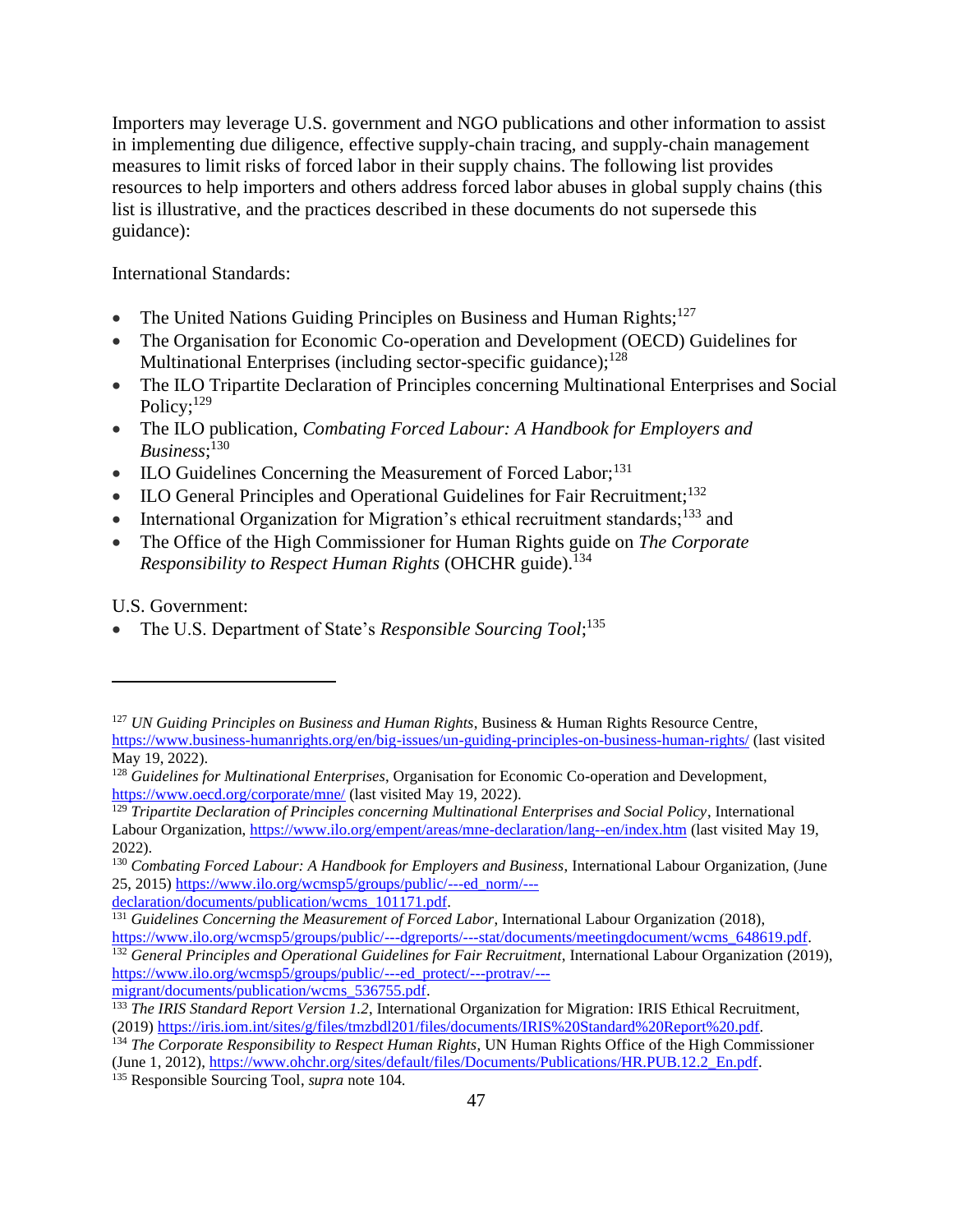- The U.S. Department of Labor's *Comply Chain*;<sup>136</sup>
- The U.S. Department of Labor's *Findings on the Worst Forms of Child Labor*;<sup>137</sup>
- The U.S. Department of Labor's List of Goods Produced by Child Labor or Forced Labor;<sup>138</sup>
- The U.S. Department of Labor's *List of Products Produced by Forced or Indentured Child Labor*; 139
- The U.S. Department of Labor's *Better Trade Tool*;<sup>140</sup>
- Federal Acquisition Regulations;<sup>141</sup>
- National Action Plan on Responsible Business Conduct;<sup>142</sup>
- The updated *Xinjiang Supply Chains Business Advisory* (July 2021);<sup>143</sup>
- The U.S. Customs and Border Protection's *Reasonable Care: An Informed Compliance Publication* and other relevant publications;<sup>144</sup>
- The U.S. Customs and Border Protection's Forced Labor website resources;<sup>145</sup> and
- The U.S. Customs and Border Protection's Withhold Release Orders and Findings, including those involving China and Xinjiang, and related FAQs that may aid importers in identifying additional merchandise, regions, and producers whose imports into the United States may be subject to exclusion and/or seizure.<sup>146</sup>

# Other:

- Group of Seven (G7) Trade Ministers' Statement on Forced Labor;<sup>147</sup> and
- The Human Trafficking Legal Center's guide, *Importing Freedom: Using the U.S. Tariff Act to Combat Forced Labor in Supply Chains*. 148

<sup>136</sup> *Comply Chain: Business Tools for Labor Compliance in Global Supply Chains*, *supra* note 114.

<sup>137</sup> *Findings on the Worst Forms of Child Labor,* U.S. Department of Labor,

https://www.dol.gov/agencies/ilab/resources/reports/child-labor/findings (last visited June 15, 2022).

<sup>138</sup> *2020 List of Goods Produced by Child Labor or Forced Labor*, supra note 14.

<sup>139</sup> *List of Products Produced by Forced or Indentured Child Labor,* supra note 110.

<sup>140</sup> *Better Trade Tool*, *supra* note 111.

<sup>141</sup> *FAR*, Acquisition.gov, https://www.acquisition.gov/browse/index/far (last visited May 19, 2022). Contractors or other suppliers of the U.S. Government that violate U.S. law or the FAR prohibition on human trafficking in U.S. Government acquisitions, per FAR clauses 52.222-18, -19, and -50, are subject to administrative enforcement action.

<sup>&</sup>lt;sup>142</sup> *National Action Plan on Responsible Business Conduct*, U.S. Department of State (June 22, 2021), https://www.state.gov/responsible-business-conduct-national-action-plan/.

<sup>143</sup> *Xinjiang Supply Chain Business Advisory*, supra note 8.

<sup>144</sup> *Reasonable Care: An Informed Compliance Publication*, U.S. Customs and Border Protection (Oct. 25, 2017), https://www.cbp.gov/sites/default/files/assets/documents/2020-Feb/icprescare2017revision.pdf (last updated Feb. 26, 2020).

<sup>145</sup> *See Forced Labor*, U.S. Customs and Border Protection, https://www.cbp.gov/trade/forced-labor/ (last visited May 19, 2022).

<sup>146</sup> *Withhold Release Orders and Findings List*, *supra* note 12.

<sup>147</sup> *G7 Trade Ministers' Statement on Forced Labor*, GOV.UK (Oct. 22, 2021),

https://www.gov.uk/government/news/g7-trade-ministers-statement-on-forced-labour-annex-a.

<sup>148</sup> *Importing Freedom: Using the U.S. Tariff Act to Combat Forced Labor in Supply Chains*, The Human

Trafficking Legal Center (June 2020), https://htlegalcenter.org/?smd\_process\_download=1&download\_id=4935.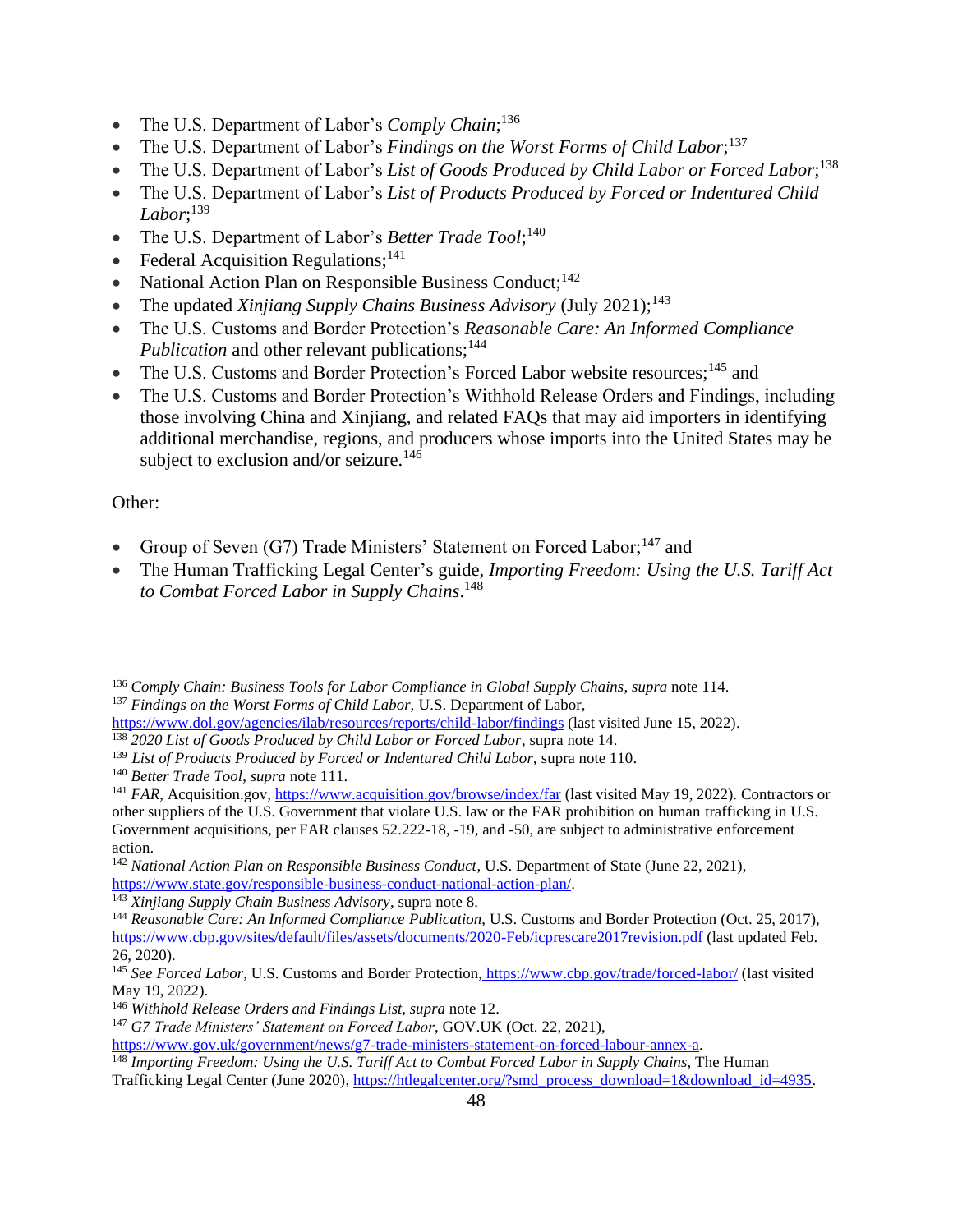#### **B. Evidence to demonstrate that a good was not mined, produced, or manufactured, wholly or in part, in Xinjiang**

CBP is responsible for determining whether goods have been mined, produced, or manufactured wholly or in part with forced labor and imported into the United States in violation of the UFLPA. This section outlines the forms of evidence that typically facilitate this determination.

This section also reflects the forms of evidence that would facilitate a determination that an importation is not subject to the UFLPA—*i.e.*, information that the imported goods and their inputs are sourced completely from outside Xinjiang and have no connection to the UFLPA Entity List.

The type, nature, and extent of evidence required from the importer, however, will vary based on the facts and circumstances of the import in question. The following information is not intended to be an exhaustive list of the documentation CBP may request, and the goal is to provide importers flexibility to provide documentation consistent with their business operations.

Translation of documents into English will allow CBP to properly and more efficiently evaluate the information.

Supply-chain tracing is the general method to demonstrate that imported goods were not mined, produced, or manufactured in Xinjiang. In some instances, transshipment of goods made in Xinjiang, as described in Section I of this report, may be used to obscure the good's origin. Based on the facts and circumstances of a particular entry, CBP may request evidence to demonstrate supply-chain tracing of the entire supply chain of an imported good or a specific component of the good. When requested, importers should be able to trace the complete supply chain of the good under CBP review. Documentation should include:

- Detailed description of the supply chain for the imported good and components thereof, including all stages of mining, production, or manufacture, including any step of the sourcing, manufacturing, or processing of goods in third countries. This includes documenting how the imported good was made from raw materials to finished good, by what entities, and where, including all in-house manufacturing, sub-assembly operations, and outsourced production related to the imported good. This also includes documenting the roles of the entities involved at each stage of the supply chain, as well as the relationship between the entities (e.g., whether a supplier is also a manufacturer).
- Evidence that indicates the provenance of each component of the imported good. When possible, unique identifiers should be used to track raw materials and other inputs through the supply chain. When raw materials/inputs from different suppliers are commingled, there should be an auditable process for demonstrating the origin and control of each raw material or input.

DNA traceability or isotopic testing may make it possible to identify the origin of particular goods or materials without tracing the supply chain. For such evidence to be considered, its reliability must be demonstrated; it must relate to the part of the supply chain for which the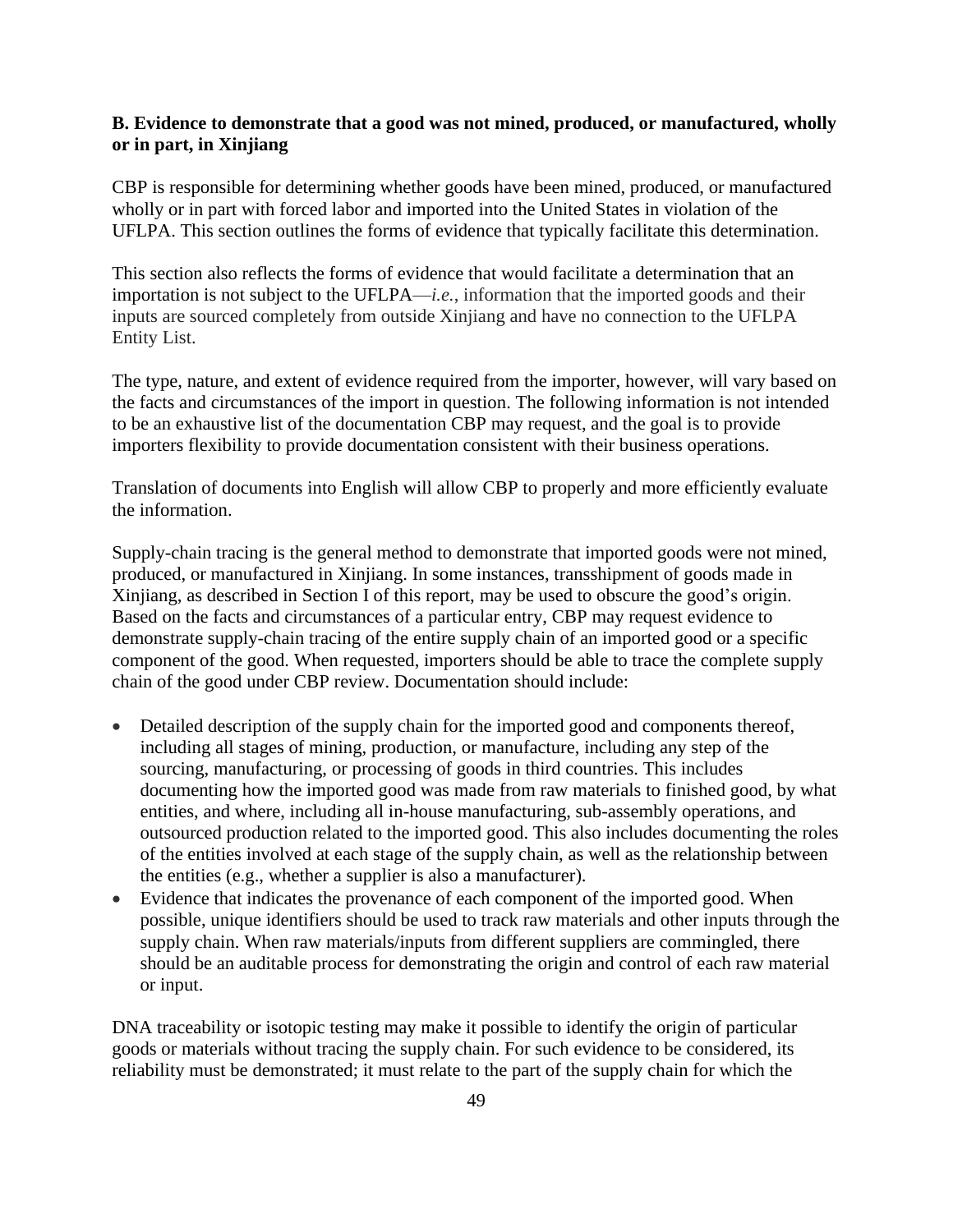alternative evidence is being substituted, and the test results must be traceable to the specific import under CBP review.

# **C. Evidence to demonstrate that a good originating in the PRC, including goods detained or seized pursuant to 19 U.S.C. § 1307, was not mined, produced, or manufactured wholly or in part by forced labor**

To obtain an exception to the UFLPA presumption, the importer must provide "clear and convincing evidence, that the good, ware, article, or merchandise was not mined, produced, or manufactured wholly or in part by forced labor" to CBP. CBP is responsible for determining whether goods have been mined, produced, or manufactured wholly or in part with forced labor and imported into the United States in violation of the UFLPA. This section outlines the forms of evidence that will typically facilitate this determination. The type, nature, and extent of evidence required from the importer, however, will vary based on the facts and circumstances of the import in question. The following information is not intended to be an exhaustive list of the documentation CBP may request, and the goal is to provide importers flexibility to provide documentation consistent with their business operations.

Translation of documents into English will allow CBP to properly and more efficiently evaluate the information.

Evidence must demonstrate that indicators of forced labor, including intimidation and threats, abuse of vulnerability, restriction of movement, isolation, abusive living and/or working conditions, and excessive hours, do not exist or are fully remediated.

Evidence to demonstrate that goods originating in the PRC were not made wholly or in part with forced labor may include:

- Evidence mapping the entire supply chain, and transport along the supply chain, including which entities were involved at each stage;
- Complete list of all workers at an entity subject to the rebuttable presumption in the production of the imported goods, including:
	- ➢ Evidence to demonstrate how and to whom wages are paid at each workplace;
	- ➢ Evidence to identify whether each worker comes from Xinjiang, as well as the worker's residency status;
	- $\triangleright$  Evidence to demonstrate that output is consistent with the documented workers, including:
		- number of workers in each job category, total volume of material or goods input, and total volume of outputs of materials or goods; and,
		- documents relating to hours worked and daily production output of goods.
- Evidence that none of the workers who were involved in the production of the product were a) recruited, b) transported, c) transferred, d) harbored, or e) received with the involvement of the government of the PRC, XPCC, or entities on the UFLPA Entity List. Evidence should specifically address the controls each entity has in place to ensure that all workers are recruited voluntarily;